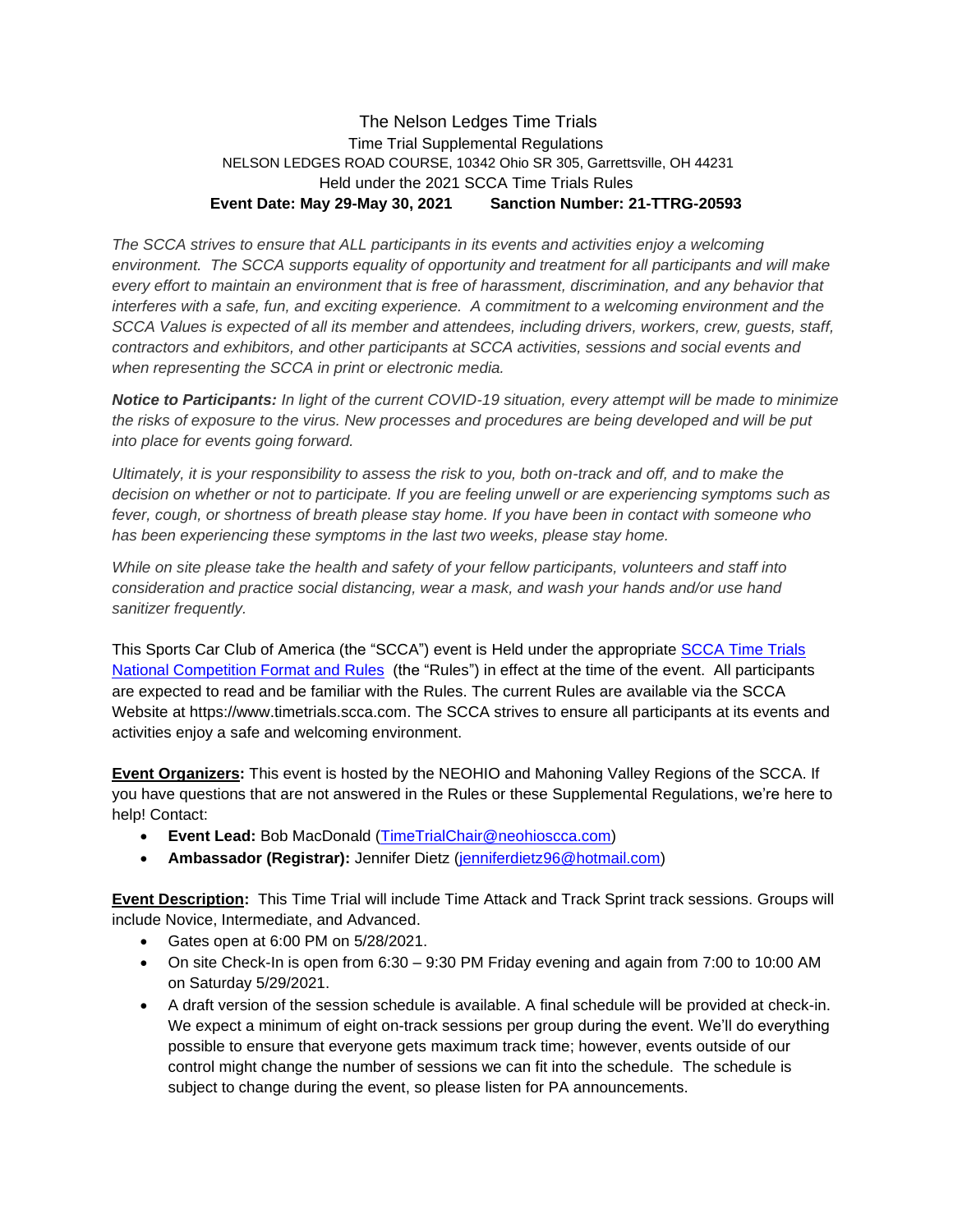## **Mandatory Meetings (To be held using State of Ohio Social Distancing Guidelines):**

- Drivers' meetings (mandatory to attend at least one drivers' meeting, to be held at the base of the timing tower):
	- o Friday @ 7:00 PM
	- o Friday @ 8:00 PM
	- o Saturday @ 7:00 AM
	- o Saturday @ 7:30 AM
	- o Saturday @ 8:00 AM
- Both days @ 7:30 AM: Volunteers at Start/Finish
- Saturday @ 8:05 AM: Orientation Laps (lead/follow) with Coaches (Mandatory for Novices)
- Saturday @ 8:30 AM: Novice Meeting (Location to be announced during the Drivers' meeting)

**Activities and Inspections:** Tech Inspections take place Friday night from 7 to 9:30 PM and Saturday morning from 7 to 9 AM in the Tech Building. Due to State of Ohio Social Distancing Guidelines, this plan is subject to change.

**Registration:** Registrations requirements are as follows:

- Entry fees for this event are \$325. Drivers who are not members of the SCCA must purchase an SCCA Weekend membership for \$25.00.
- Drivers may register for this event online at<www.motorsportreg.com>Click or tap here to enter text.. On-line Registration closes at 11:59 PM on 5/27/2021.
- To encourage early registration, a \$25.00 Late Registration Fee applies to entries submitted after 11:59 PM on 5/21/2021.
- If you require a paper registration form, please contact the Ambassador. \*\*PLEASE NOTE: ONLINE REGISTRATION IS HIGHLY ENCOURAGED AND WILL RECEIVE PRIORITY OVER PAPER REGISTRATIONS\*\*.
- Refunds are available prior to on-track participation. Once a car has turned a wheel on-track, no refunds will be given.

**Car Classes:** The following car classes will be available for this event:

- All car classes listed in the National Time Trial Car Class Rules (the "Rules") are allowed.
- All cars must meet the [SCCA Time Trials Vehicle Eligibility](https://timetrials.scca.com/pages/vehicle-eligibility) requirements to participate in this event.
- Vehicles, including open-wheel vehicles that are listed as "not eligible" per the SCCA Time Trials [Vehicle Eligibility](https://timetrials.scca.com/pages/vehicle-eligibility) requirements will NOT be allowed.
	- o For avoidance of doubt, no open wheel cars will be allowed at this event.
- If you need clarification about your vehicle's eligibility, review the SCCA Time Trials Vehicle **[Eligibility](https://timetrials.scca.com/pages/vehicle-eligibility) requirements or contact the Event Lead or Ambassador.**
- Car classification protests must be file by 5:00 PM on Saturday, 5/29/2021.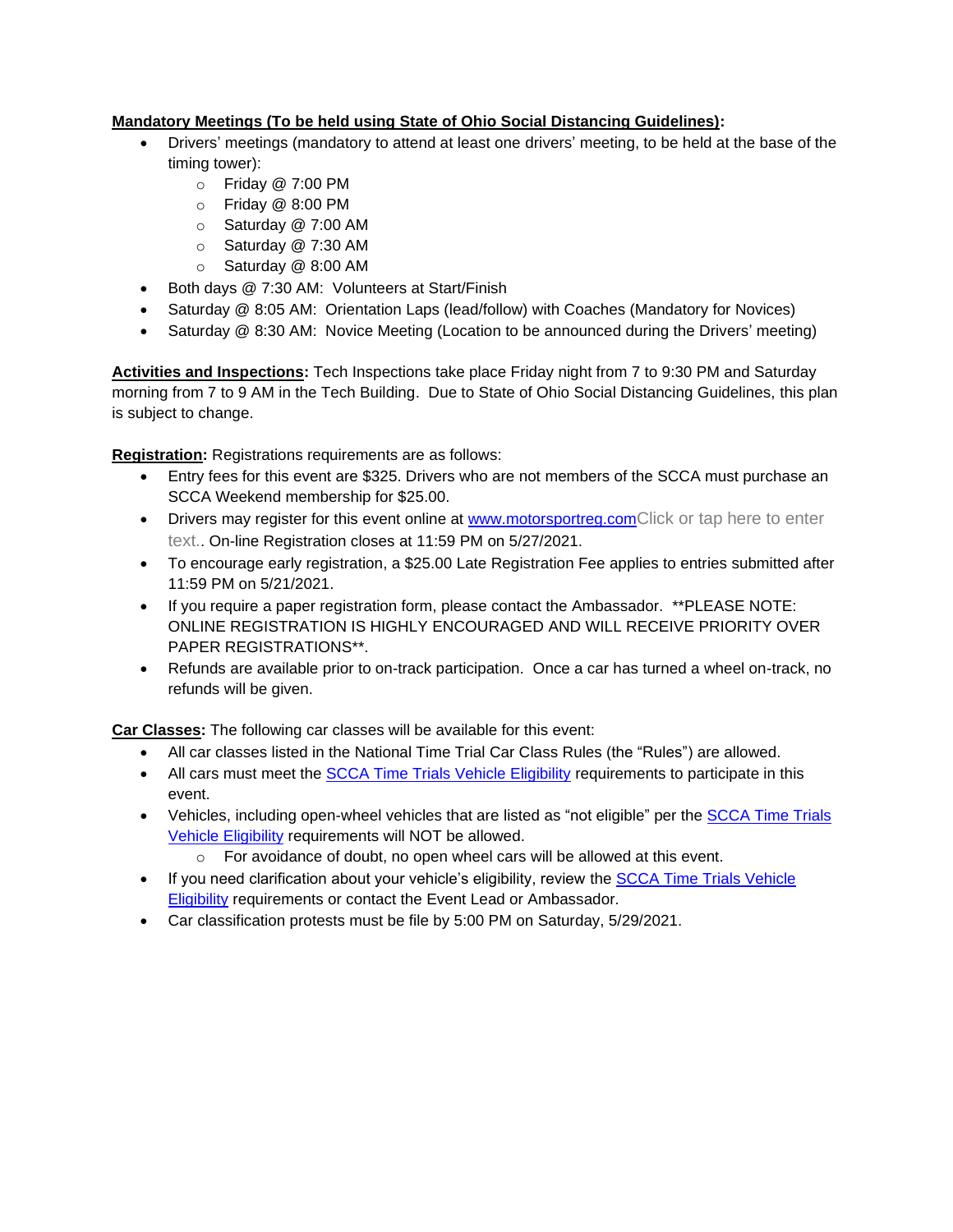**Timing and Scoring:** Timing and scoring procedures for this event are as follows:

- Transponders are required for this event. If you don't have a Tranx260 compatible transponder, you may rent one through [www.motorsportreg.com](https://triviumpackaging-my.sharepoint.com/personal/brian_vondran_triviumpackaging_com/Documents/SCCA/Time%20Trial%202021/www.motorsportreg.com) for \$35 for the event.
- Scoring will be determined by each driver's best timed lap from each timed Time Attack session plus their best TrackSprint run.
	- $\circ$  Any driver not completing a timed lap during a timed session will be credited with a 3:00 (three minute) lap for that session.
- All cars must display a car number on both sides of the car. Numbers should be 8 inches high in a color that contrasts with the car's paint. Masking tape numbers are acceptable as long as they are readable.

**Awards:** An Awards Ceremony will be held on Sunday afternoon following the completion of on-track competition. Awards will be distributed per the Time Trials website.

**Paddock Rules:** The rules of the paddock area are as follows:

- Paddock speed limit is "walking speed" and it is strictly enforced. Speeding in the pit/paddock/access roads, and reckless driving are strictly prohibited and could result in removal from the property.
- Only licensed drivers may operate any type of motorized vehicles in the paddock.
- Place wood or other material between any jacks and the asphalt.
- If you have a fluid spill, please contact an event official immediately. Oil dry is available.
- The organizers and the track management are not responsible for damage or theft of equipment or belongings.

**Grid & Pit Lane Rules:** The rules of the grid and pit lane areas are as follows:

- All cars entering the track during "hot" sessions must have an appropriate Tech Sticker.
- Only participants with the appropriate wristband will be allowed in pit lane and on track.
- The Grid Steward positioned at the entrance to the Pit area controls traffic through the gate; drivers must follow the instructions of the Grid Steward before proceeding into the Pit area.
- Be aware at all times of foot traffic in the Pit and Paddock areas.
- No minors are allowed on Grid or in the Pit Lane during activities without appropriate credentials. See the Ambassador for credentialing requirements.

**Passing / Track Rules:** The rules of the track are as follows:

- Passing rules are as follows:
	- o **Novice** Passing on straights, only within marked zones and with point by
	- o **Intermediate** Passing on entire track with point by only
	- o **Advanced** Passing in corners with point by; open passing on straights
- Once track sessions have started, all access to the paddock will be via the bridge over the front straight. If a vehicle exceeds the bridge weight limit, it will have to wait to cross at the crossover gate between live sessions.
- Reckless driving is strictly prohibited and could result in removal from the property.

**Services on or near the track:** The following services will be available at or near the track:

- Fuel (93 octane unleaded, 100 octane unleaded, and 110 octane leaded) will be available for sale at the track.
- Parts stores and other services are available in the towns of Garrettsville and Warren nearby.